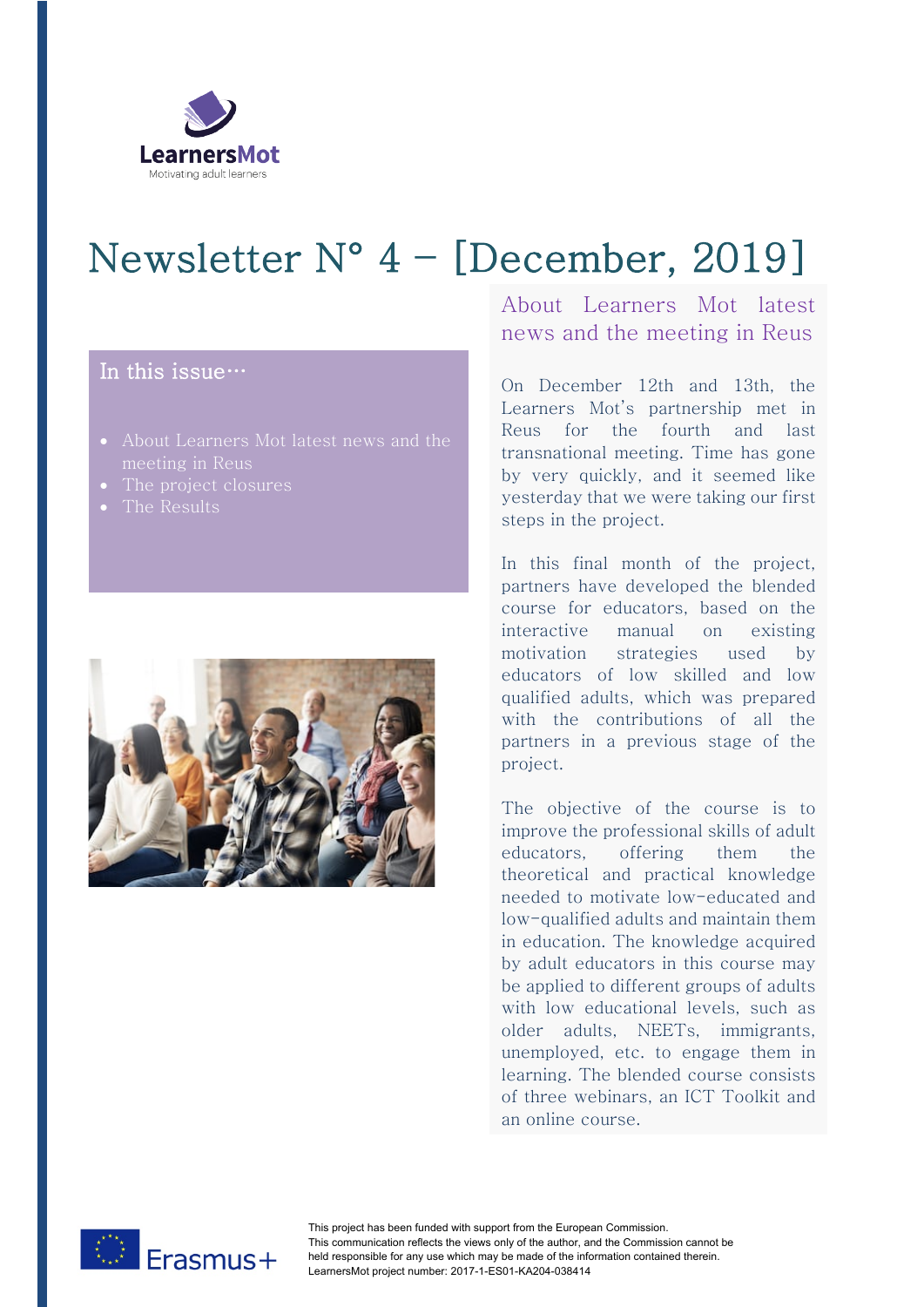

In this meeting, the partners made a review of the project and its main intellectual outputs to fine-tune the final results, which are available online for anyone interested in the project.

Partners also took this opportunity to discover more about the history and culture of this area of Spain, visiting the city of Tarragona, its roman remains and the medieval old town.

Partners expressed their satisfaction about the collaboration during the project development and discussed project's results exploitation. The products developed during the project, as well as the educational platform, will be kept online for at least three years.

We expect to achieve sustainability at European, local, regional and national level through the promotion of the results and intellectual products by the project partners in their respective countries.





The project closures

Learnersmot project was meant to empower adult educators, offering them the knowledge and skills needed for working with low-educated and lowskilled adult learners.

We think that we have reached our target and learned a lot during the process. During the development process of the intellectual outputs, we have realised that, although there is already a lot of work done, there are still issues and new challenges to be addressed in our future projects. One of these issues is the use of ICT tools.

Educators that have taken our blended course said that they feel now more confident when teaching low-educated and low-skilled adults, as they feel that they have the general knowledge to address them. They have also a lot of resources that can help them to solve the problems that might occur.

As a conclusion, we are satisfied with the obtained results and expect to use and improve the developed materials in the future.



This project has been funded with support from the European Commission. This communication reflects the views only of the author, and the Commission cannot be held responsible for any use which may be made of the information contained therein. LearnersMot project number: 2017-1-ES01-KA204-038414